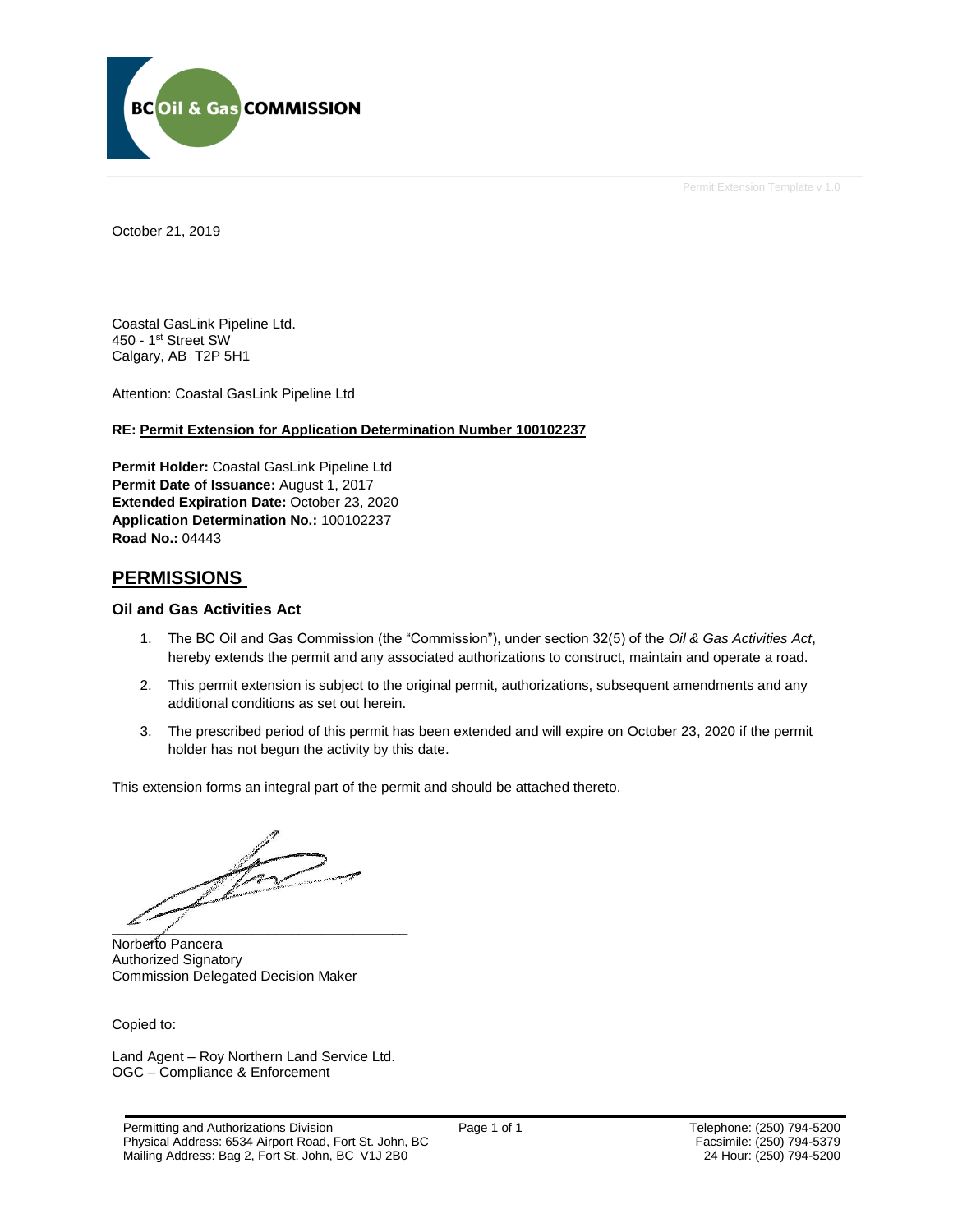

Permit Extension Template v 1.0

July 23, 2019

Coastal GasLink Pipeline Ltd. 450 - 1st Street SW Calgary, AB T2P 5H1

Attention: Coastal GasLink Pipeline Ltd

#### **RE: Permit Extension for Application Determination Number 100102237**

**Permit Holder:** Coastal GasLink Pipeline Ltd **Permit Date of Issuance:** August 1, 2017 **Extension Date of Issuance:** July 23, 2019 **Extended Expiration Date:** October 23, 2019 **Application Determination No.:** 100102237 **Road No.:** 04443

### **PERMISSIONS**

#### **Oil and Gas Activities Act**

- 1. The BC Oil and Gas Commission (the "Commission"), under section 32(5) of the Oil & Gas Activities Act, hereby extends the permit and any associated authorizations to construct, maintain and operate a road.
- 2. This permit extension is subject to the original permit, authorizations, subsequent amendments and any additional conditions as set out herein.
- 3. The prescribed period of this permit has been extended and will expire on October 23, 2019 if the Permit Holder has not begun the activity by this date.

This extension forms an integral part of the permit and should be attached thereto.

\_\_\_\_\_\_\_\_\_\_\_\_\_\_\_\_\_\_\_\_\_\_\_\_\_\_\_\_\_\_\_\_\_\_\_\_\_\_ Tarilee Rauscher Authorized Signatory Commission Delegated Decision Maker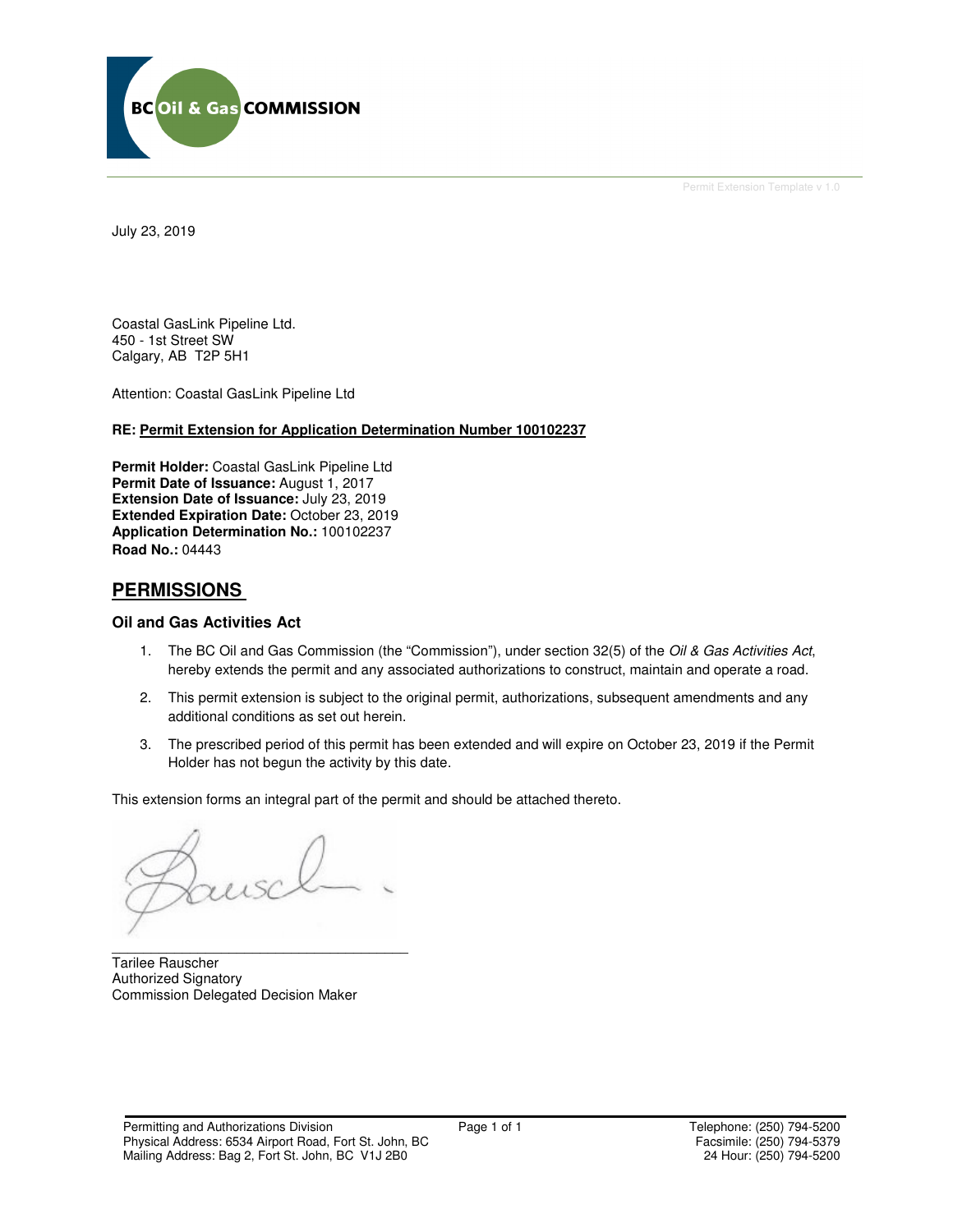

OGAA Permit Template v 3.9

August 1, 2017

Coastal GasLink Pipeline Ltd. 450 - 1st Street SW Calgary AB T2P 5H1

[Attention:](#page-2-0) Coastal GasLink Pipeline Ltd.

#### **RE: Determination of Application Area Number 100102237**

**[Permit Holder:](#page-2-0)** Coastal GasLink Pipeline Ltd. **[Date of Issuance:](#page-2-0)** August 1, 2017 **[Effective Date:](#page-2-1)** August 1, 2017 **[Application Submitted Date:](#page-2-0)** April 12, 2017 **[Application Determination Number](#page-2-0)**: 100102237 **Approved Disturbance Footprint:** 0.145 ha

### **ACTIVITIES APPROVED**

**[Road Number No.:](#page-2-0) 04443 <br><b>[Segment No.:](https://bi.bcogc.ca/Application%20Processing/Interactive%20Reports/(BIL-041)%20AMS%20Decision%20Summary.aspx) 001** 

# **GENERAL PERMISSIONS, AUTHORIZATIONS and CONDITIONS**

## **PERMISSIONS**

#### **Oil and Gas Activities Act**

- <span id="page-2-0"></span>1. The BC Oil and Gas Commission, under section 25 (1) of the *Oil and Gas Activities Act*, hereby permits the Permit Holder referenced above to carry out the following activities, indicated in the Approved Activities table above, subject to the conditions contained herein, any applicable exemptions and authorizations:
	- a) To construct, maintain and operate an oil and gas road as detailed in the Activity Details tables below.
- <span id="page-2-1"></span>2. The permissions and authorizations granted under this permit are limited to the area identified in the spatial data submitted to the Commission in the permit application as identified and dated above; herein after referred to as the 'activity area'.

#### **Petroleum and Natural Gas Act**

- 3. Pursuant to section 138(1) of the *Petroleum and Natural Gas Act,* the Permit Holder is permitted to enter, occupy and use any unoccupied Crown land located within the activity area to carry out the oil and gas activities and related activities permitted, or authorized herein.
	- a) The permission to occupy and use Crown land does not entitle the Permit Holder to exclusive possession of the area.
	- b) The total disturbance within the activity area must not exceed the total approved disturbance footprint as referenced above.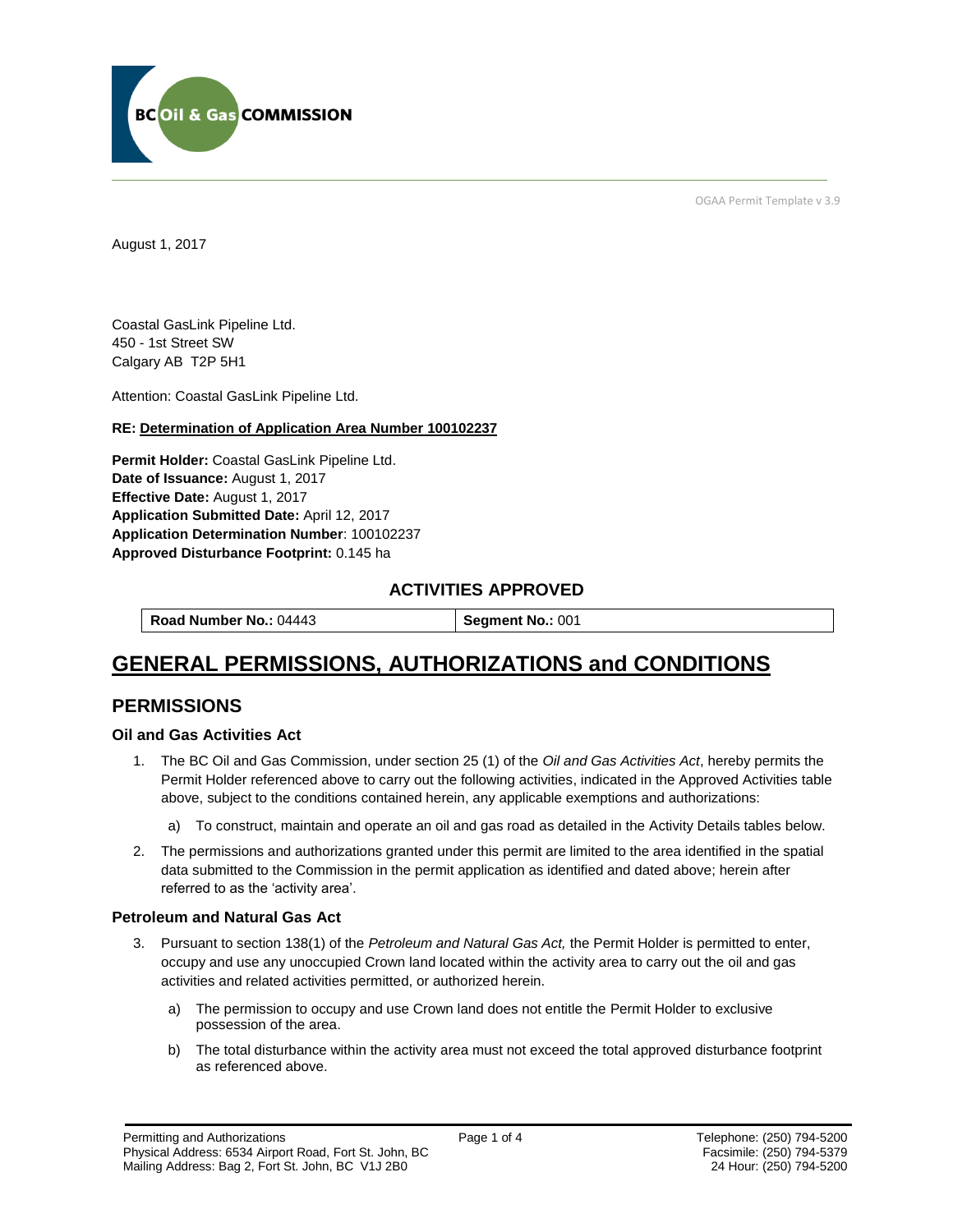## **AUTHORIZATIONS**

#### **Forest Act**

4. The Commission, pursuant to section 47.4 of the *Forest Act*, hereby authorizes the removal of Crown timber from the activity area under the cutting permits associated with the Master Licence(s) as follows:

**[Master Licence to Cut No.:](#page-2-0)** M02343

**[Cutting Permit No.:](#page-2-0)** 38

**[Timber Mark No.:](#page-2-0)** MTC158

**[Total New Cut:](#page-2-0)** 0.14

**[Forest District](https://ams-crd.bcogc.ca/crd/)**: (DND) Nadina Natural Resource District

**[Region:](#page-2-1)** Interior

5. The cutting permits are deemed spent upon the submission of the post-construction plan or upon either the cancellation or expiry of the activities authorized under the permit.

## **CONDITIONS**

#### **Notification**

- 6. Within 60 days of the completion of construction activities under this permit, the Permit Holder must submit to the Commission a post-construction plan as a shapefile and PDF plan accurately identifying the location of the total area actually disturbed under this permit. The shapefile and plan must be submitted via eSubmission.
- 7. The Permit Holder must notify any First Nations who may have aboriginal interests identified, as per the BC First Nations Consultative Areas Database, a minimum of five (5) working days prior to commencement of construction.
- 8. The permit holder must notify Wet'suwet'en First Nation a minimum of five (5) days prior to commencement of construction activities.
- 9. The permit holder must notify Skin Tyee Nation a minimum of five (5) days prior to commencement of construction activities.

#### **General**

- 10. The rights granted by this permit in relation to unoccupied Crown land are subject to all subsisting grants to or rights of any person made or acquired under the *Coal Act, Forest Act, Land Act, Mineral Tenure Act, Petroleum and Natural Gas Act, Range Act, Water Sustainability Act* or *Wildlife Act*, or any extension or renewal of the same.
- 11. The Permit Holder must not assign, sublicense or permit any person other than its employees, contractors or representatives to use or occupy any Crown land within the activity area, other than its employees, contractors or representatives, without the Commission's written consent.
- 12. The Permit Holder must ensure that any Crown land within the activity area is maintained in a condition so as to minimize hazards, including but not limited to hazards associated with storage of materials and equipment.
- 13. The Permit Holder must ensure that any Crown land within the activity area is maintained free of garbage, debris and unused equipment.

#### **Environmental**

- 14. Construction activities must not result in rutting, compaction or erosion of soils that cannot be reasonably rehabilitated to similar levels of soil productivity that existed on the activity area prior to the construction activities taking place.
- 15. Any temporary access must be constructed and maintained in a manner that provides for proper surface drainage, prevents pooling on the surface, and maintains slope integrity.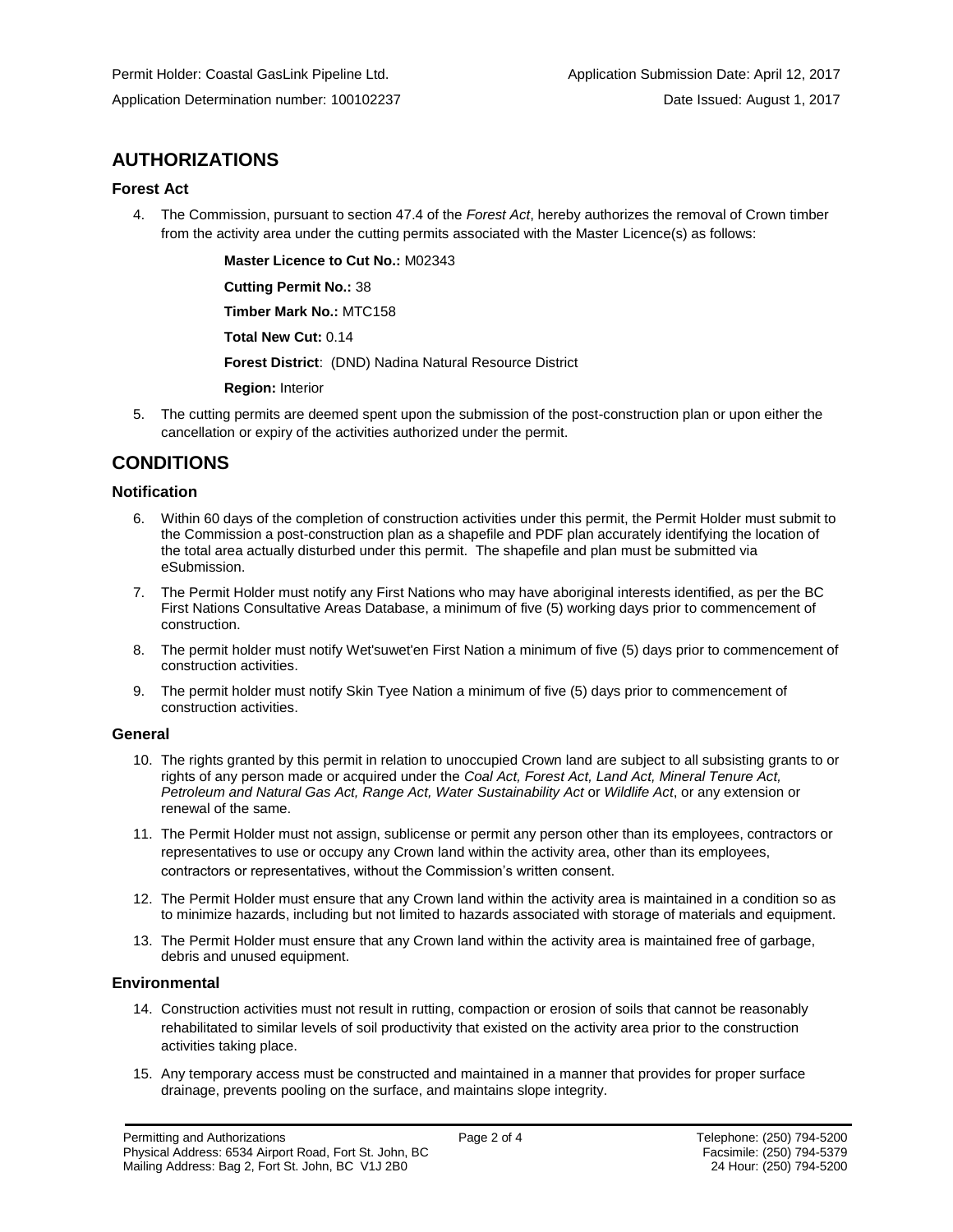Application Determination number: 100102237 Date Issued: August 1, 2017

#### **Clearing**

- 16. The Permit Holder is permitted to fell any trees located on Crown land within 1.5 tree lengths of the activity area that are considered to be a safety hazard according to *Workers Compensation Act* regulations and must be felled in order to eliminate the hazard. Trees or portions of these trees that can be accessed from the activity area without causing damage to standing timber may be harvested.
- 17. The holder of the cutting permit must pay to the government, stumpage and any waste billing determined in accordance with the terms of this authorization.
- 18. All harvested Crown Timber must be marked with the cutting permit's associated Timber Mark.
- 19. Any waste assessments applied under the Master Licence to Cut are subject to the merchantability specifications and monetary waste billing requirements in the Provincial Logging Residue and Waste Manual specific to the region associated with the Cutting Permit authorization.
- 20. Stumpage for Cutting Permit No. 38 will be calculated in accordance with the Interior Appraisal Manual as amended from time to time.

#### **Archaeology**

21. An AIA report must be submitted to the Commission as soon as practicable.

If artifacts, features, materials or things protected under section 13(2) of the Heritage Conservation Act are identified the permit holder must, unless the permit holder holds a permit under section 12 of the Heritage Conservation Act issued by the Commission in respect of that artifact, feature, material or thing:

- a) immediately cease all work in the vicinity of the artifacts, features, materials or things;
- b) immediately notify the Commission and the Archaeology Branch of the Ministry of Forests, Lands and Natural Resource Operations
- c) refrain from resuming work in the vicinity of the artifacts, features, materials or things except in accordance with an appropriate mitigation plan that has been prepared in accordance with the Heritage Conservation Act and approved by the Archaeology Branch of the Ministry of Forests, Lands and Natural Resource Operations.

# **ACTIVITY SPECIFIC DETAILS PERMISSIONS, and CONDITIONS**

## **ROAD**

**Land Area Number:** 100003351 **Road Number:** 04443 **Road Type:** Long-Term - All-Weather

### **ACTIVITY DETAILS**

| <b>Seg No.: 001</b> | Zone: 09 From: N 6004011.639 E 582463.519 To: N 6003964.399 E 582456.945 |  |
|---------------------|--------------------------------------------------------------------------|--|
|                     |                                                                          |  |

*All permissions for this activity are subject to the following conditions:*

#### **Road Conditions**

22. The Permit Holder will immediately effect, and keep in force insurance of an amount not less than \$1,000,000 protecting the Province, the Commission and the Permit Holder (without any rights of cross-claim or subrogation) against claims for personal injury, death, property damage, or third party liability claims arising from any accident or occurrence on the activity area.

# **ADVISORY GUIDANCE**

1. Construction plan CGW-4703-MCSL-G-MP-1109-RW-380.2-Sketch-Rev 0 is for the Permit Holder's internal reference only and was not reviewed as a decision tool for this permit, nor does it form an integral part of this permit.